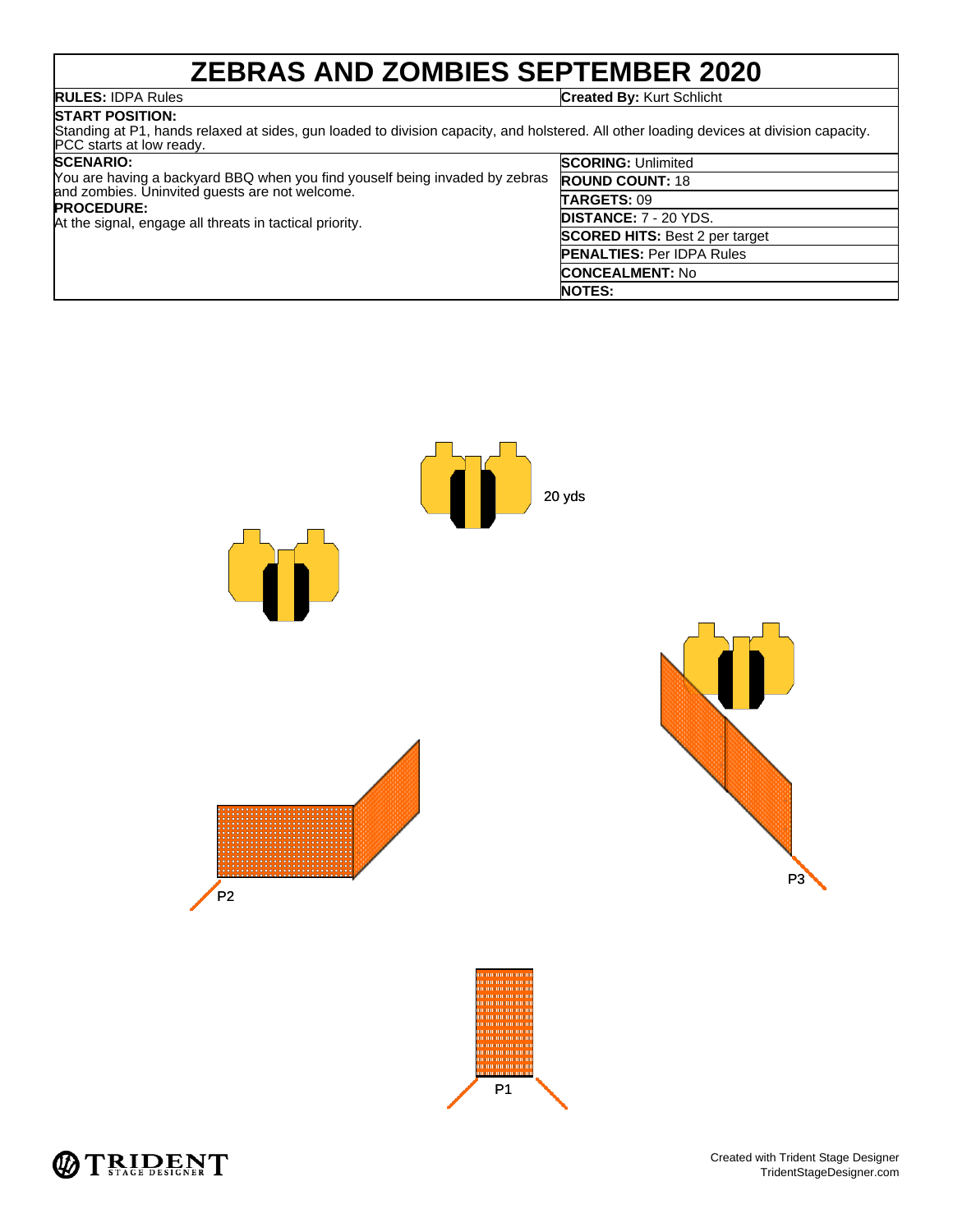## **DOWNTOWN DANGER SEPTEMBER 2020**

**RULES:** IDPA Rules **Created By:** Kurt Schlicht

### **START POSITION:**

Standing at P1, hands relaxed at sides, gun loaded to division capacity, and holstered. All other loading devices at division capacity. PCC starts at low ready.

### **SCENARIO:**

|                                                                                | <b>NOTES:</b>                         |
|--------------------------------------------------------------------------------|---------------------------------------|
|                                                                                | <b>CONCEALMENT: No</b>                |
|                                                                                | <b>PENALTIES: Per IDPA Rules</b>      |
|                                                                                | <b>SCORED HITS: Best 2 per target</b> |
| At the signal, engage all threats in tactical priority.                        | <b>DISTANCE: 5 - 10yds.</b>           |
| Protect yourself and other innocent bystanders.<br><b>PROCEDURE:</b>           | TARGETS: 08                           |
| Nou are strolling around downtown, taking in the sights, when shooting erupts. | <b>ROUND COUNT: 16</b>                |
| <b>SCENARIO:</b>                                                               | <b>SCORING: Unlimited</b>             |



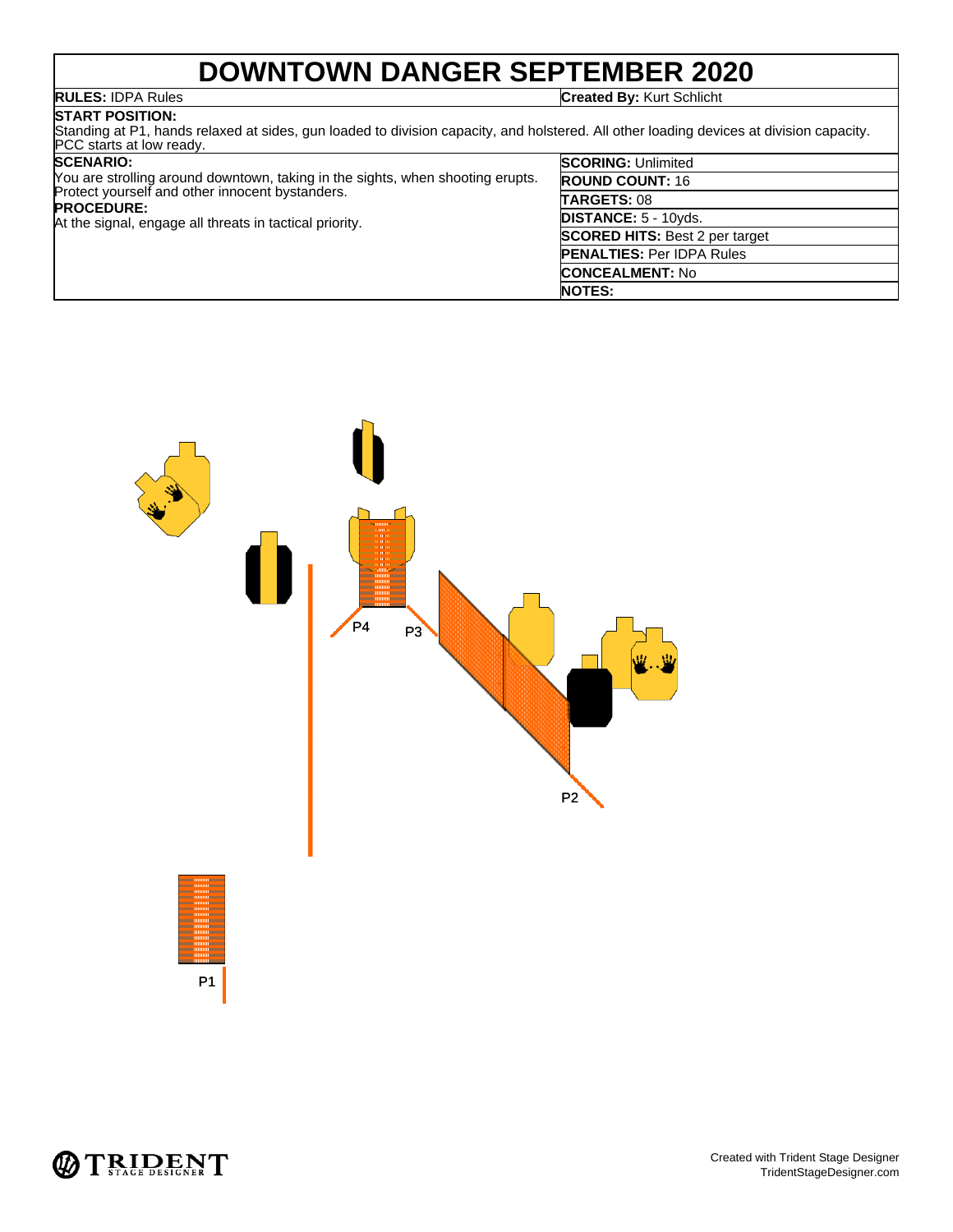# **SIDE TO SIDE SEPTMBER 2020**

**RULES:** IDPA Rules **Created By:** Kurt Schlicht

## **START POSITION:**

Standing at P1, hands relaxed at sides, gun loaded to division capacity, and holstered. All other loading devices at division capacity. PCC starts at low ready.

### **SCENARIO:**

| <b>SCENARIO:</b><br>While taking a well earned break, you hear yelling and screaming. You end your<br>break early, and do what you can to help.<br><b>PROCEDURE:</b><br>At the signal, engage all threats in tactical priority. T7 & T8 must be engaged<br>using low cover. | <b>SCORING: Unlimited</b>             |
|-----------------------------------------------------------------------------------------------------------------------------------------------------------------------------------------------------------------------------------------------------------------------------|---------------------------------------|
|                                                                                                                                                                                                                                                                             | <b>ROUND COUNT: 16</b>                |
|                                                                                                                                                                                                                                                                             | <b>TARGETS: 08</b>                    |
|                                                                                                                                                                                                                                                                             | <b>DISTANCE: 5 - 10yds.</b>           |
|                                                                                                                                                                                                                                                                             | <b>SCORED HITS: Best 2 per target</b> |
|                                                                                                                                                                                                                                                                             | <b>PENALTIES: Per IDPA Rules</b>      |
|                                                                                                                                                                                                                                                                             | <b>CONCEALMENT: No</b>                |
|                                                                                                                                                                                                                                                                             | <b>NOTES:</b>                         |



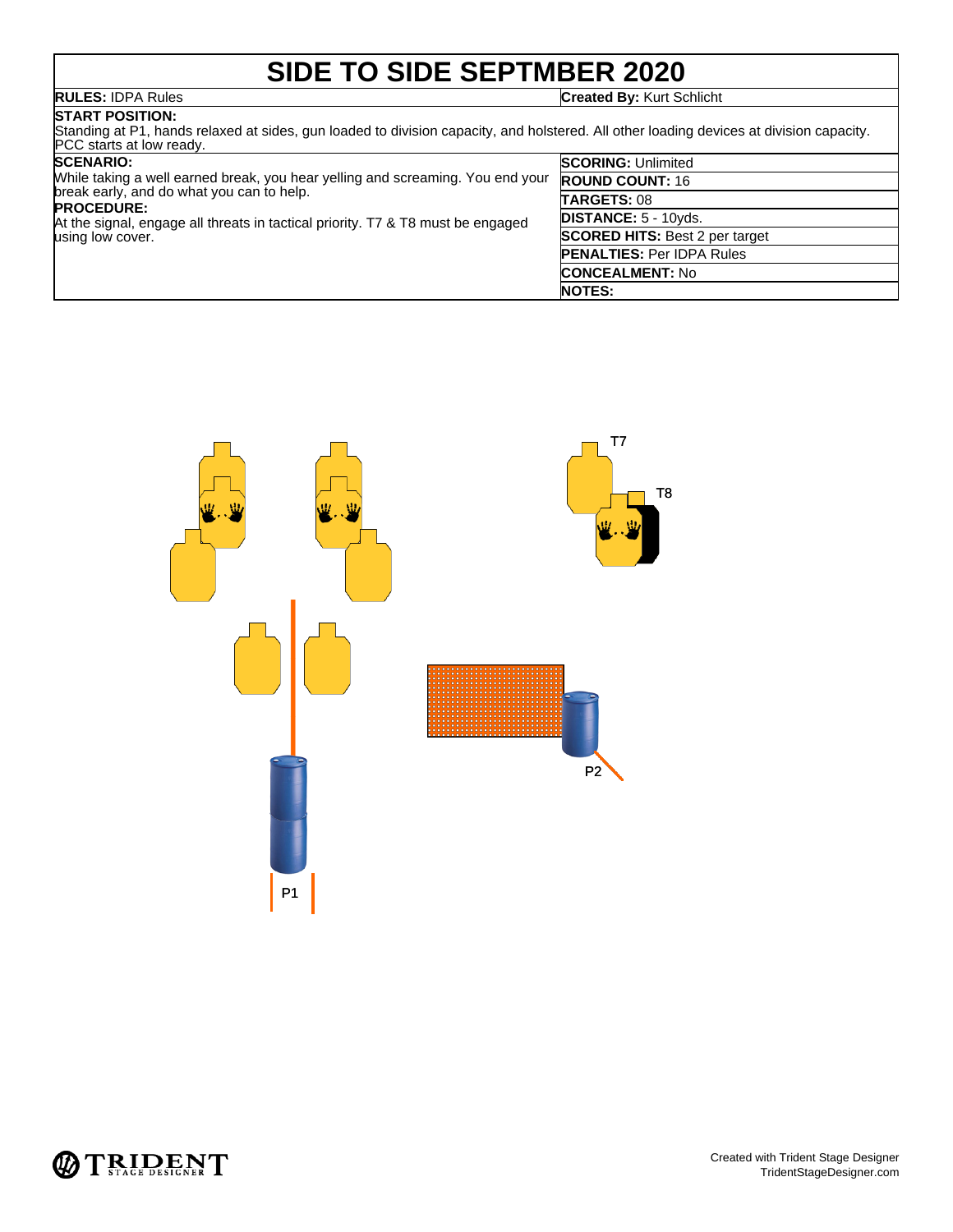# **ATM APOCALYPSE SEPTEMBER 2020**

**RULES:** IDPA Rules **Created By:** Kurt Schlicht

### **START POSITION:**

Standing at P1, hands relaxed at sides, gun loaded to division capacity, and holstered. All other loading devices at division capacity. PCC starts at low ready.

| <b>SCENARIO:</b>                                                                                       | <b>SCORING: Unlimited</b>             |
|--------------------------------------------------------------------------------------------------------|---------------------------------------|
| While at the ATM getting cash to pay match fees, gang members decide to                                | <b>ROUND COUNT: 14</b>                |
| relieve you of you money. You really want to shoot, so you start the match early.<br><b>PROCEDURE:</b> | <b>TARGETS: 07</b>                    |
| At the signal, engage all threats in tactical priority.                                                | <b>DISTANCE:</b> 7 - 10 yds.          |
|                                                                                                        | <b>SCORED HITS:</b> Best 2 per target |
|                                                                                                        | <b>PENALTIES: Per IDPA Rules</b>      |
|                                                                                                        | <b>CONCEALMENT: No</b>                |
|                                                                                                        | <b>NOTES:</b>                         |





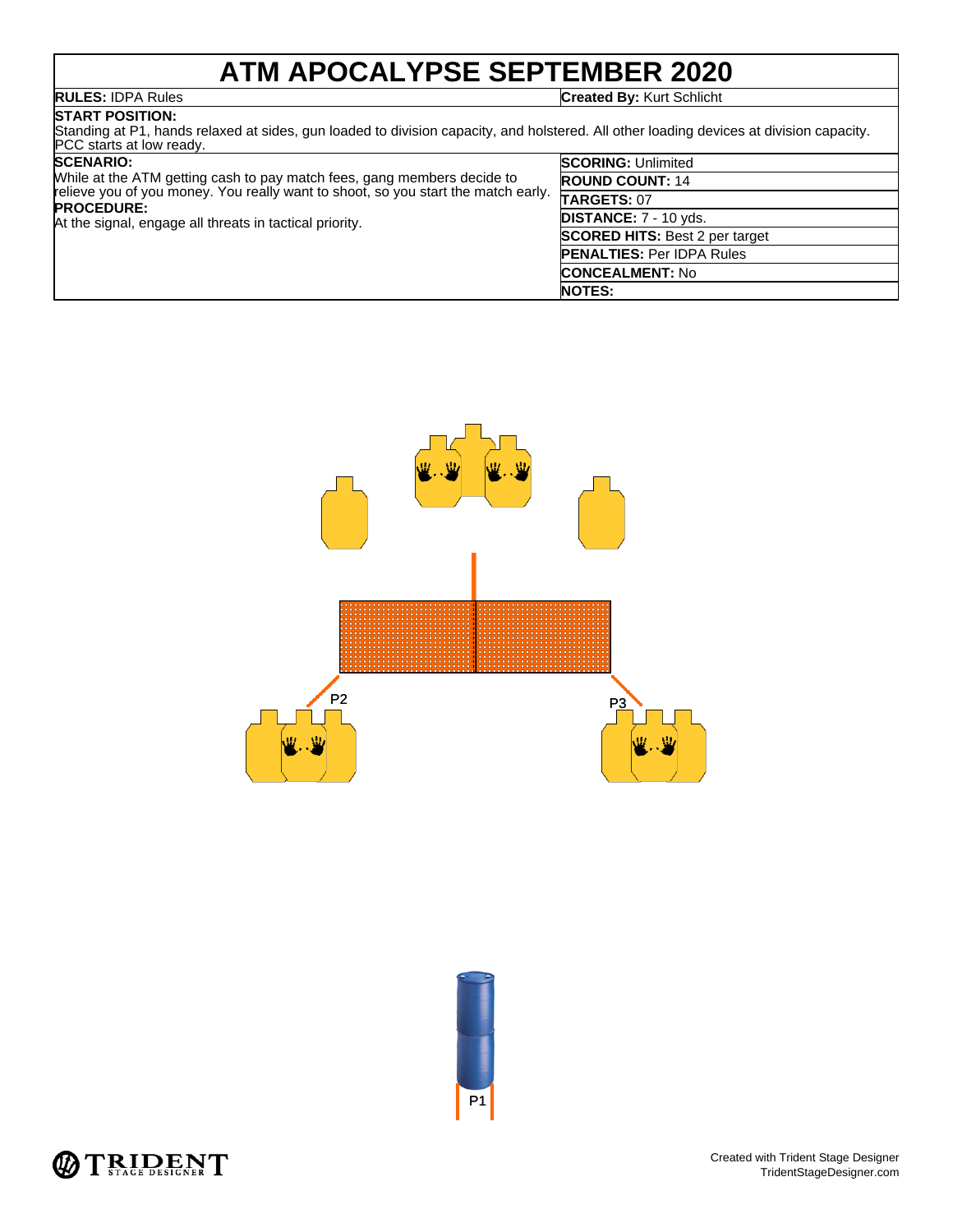# **ROAD BLOCK SEPTEMBER 2020**

**RULES:** IDPA Rules **Created By:** Kurt Schlicht

### **START POSITION:**

Seated inside the car with both hands on the wheel at 10 and 2, gun loaded to division capacity, and holstered, All other loading devices are at division capacity and stowed on your person. PCC starts loaded to division capacity, and laying on the table next to the car, muzzle pointed down range.

### **SCENARIO:**

You're trying to get home from work when you encounter not so peaceful protesters blocking the road and throwing bricks at your windows. Do what needs to be done to get home safely. **PROCEDURE:**

At the signal, engage all threats in tactical priority. Steel must fall, and activates the drop turner.

| <b>SCORING: Unlimited</b>                               |
|---------------------------------------------------------|
| <b>ROUND COUNT: 17</b>                                  |
| TARGETS: 09                                             |
| <b>DISTANCE: 5 - 15yds</b>                              |
| <b>SCORED HITS:</b> Best 2 per target, steel must fall. |
| <b>PENALTIES: Per IDPA Rules</b>                        |
| <b>CONCEALMENT: No</b>                                  |
| <b>NOTES:</b>                                           |



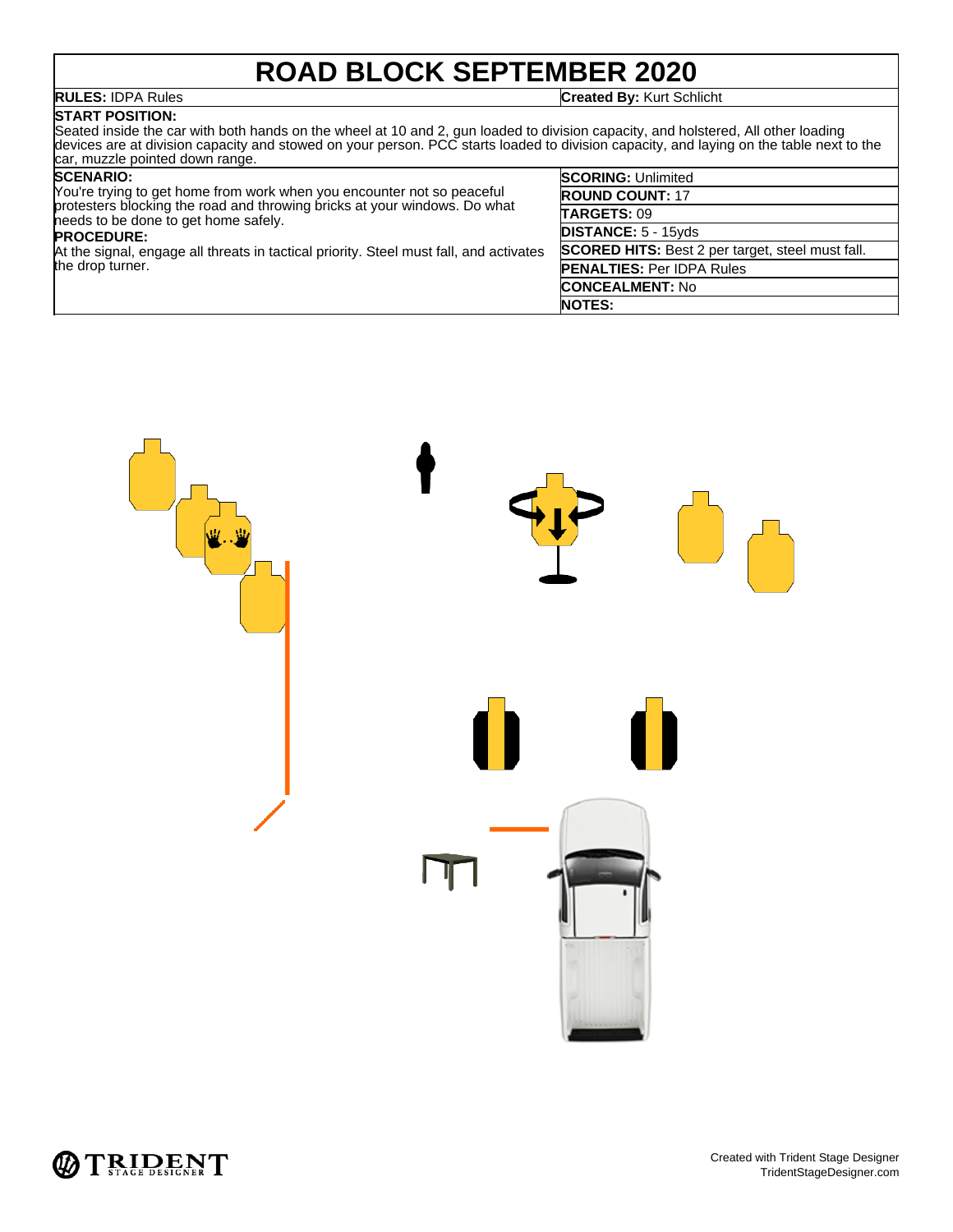## **NEIGHBORHOOD AMBUSH SEPTEMBER 2020**

**RULES:** IDPA Rules **Created By:** Kurt Schlicht

### **START POSITION:**

Standing at SP, hands relaxed at sides, gun loaded to division capacity, and holstered. All other loading devices at division capacity. PCC starts at low ready.

| <b>SCENARIO:</b>                                                                                        | <b>SCORING: Unlimited</b>                               |
|---------------------------------------------------------------------------------------------------------|---------------------------------------------------------|
| While walking home, you are in urgent need of relief, and you hear your neighbor <b>ROUND COUNT:</b> 15 |                                                         |
| being abducted. Save your friend and shoot your way to safety.<br><b>PROCEDURE:</b>                     | TARGETS: 08                                             |
| At the signal, engage all threats in tactical priority. Popper activates moving                         | <b>DISTANCE: 3-10 yds</b>                               |
| target.                                                                                                 | <b>SCORED HITS:</b> Best 2 per paper target. Steel must |
|                                                                                                         | fall.                                                   |
|                                                                                                         | <b>PENALTIES: Per IDPA Rules</b>                        |
|                                                                                                         | <b>CONCEALMENT: No</b>                                  |
|                                                                                                         | <b>NOTES:</b>                                           |